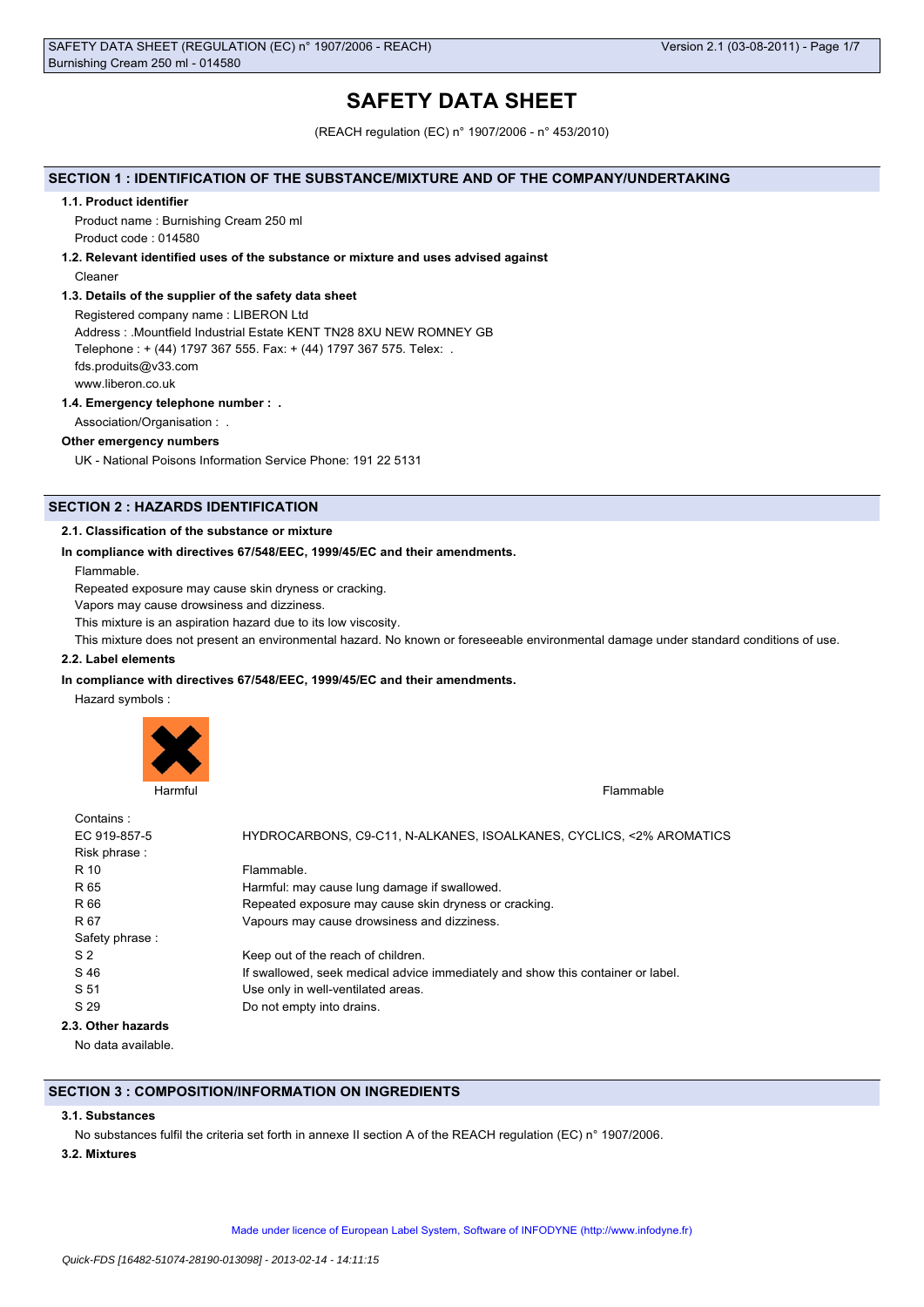#### **Composition :**

| Identification          | Name                   | Classification           | %                     |
|-------------------------|------------------------|--------------------------|-----------------------|
| EC: 919-857-5           | HYDROCARBONS, C9-C11,  | GHS07, GHS08, GHS02, Dgr | $50 \le x \% \le 100$ |
| REACH: 01-2119463258-33 | N-ALKANES, ISOALKANES, | Xn                       |                       |
|                         | CYCLICS, <2% AROMATICS | H:226-304-336            |                       |
|                         |                        | EUH:066                  |                       |
|                         |                        | R: 10-65-66-67           |                       |
| CAS: 7631-86-9          | DIOXYDE DE SILICIUM    |                          | $10 \le x \% \le 25$  |
| INDEX: 007-001-01-2     | AMMONIA SOLUTION %     | GHS05, GHS09, Dgr        | $0 \le x \% \le 2.5$  |
| CAS: 1336-21-6          |                        | C,N                      |                       |
| EC: 215-647-6           |                        | H:314.1B-400             |                       |
|                         |                        | $R: 34-50$               |                       |

### **SECTION 4 : FIRST AID MEASURES**

As a general rule, in case of doubt or if symptoms persist, always call a doctor.

NEVER induce swallowing by an unconscious person.

#### **4.1. Description of first aid measures**

#### **In the event of exposure by inhalation :**

In the event of massive inhalation, remove the person exposed to fresh air. Keep warm and at rest.

#### **In the event of splashes or contact with eyes :**

Wash thoroughly with soft, clean water for 15 minutes holding the eyelids open.

#### **In the event of splashes or contact with skin :**

Remove contaminated clothing and wash the skin thoroughly with soap and water or a recognised cleaner.

Watch out for any remaining product between skin and clothing, watches, shoes, etc.

If the contaminated area is widespread and/or there is damage to the skin, a doctor must be consulted or the patient transferred to hospital.

### **In the event of swallowing :**

In the event of swallowing, if the quantity is small (no more than one mouthful), rinse the mouth with water and consult a doctor. Seek medical attention immediately, showing the label.

If swallowed accidentally, call a doctor to ascertain whether observation and hospital care will be necessary. Show the label.

# **4.2. Most important symptoms and effects, both acute and delayed**

#### No data available.

# **4.3. Indication of any immediate medical attention and special treatment needed**

No data available.

# **SECTION 5 : FIREFIGHTING MEASURES**

Flammable.

Chemical powders, carbon dioxide and other extinguishing gas are suitable for small fires.

#### **5.1. Extinguishing media**

Keep packages near the fire cool, to prevent pressurised containers from bursting.

#### **Suitable methods of extinction**

- In the event of a fire, use :
- sprayed water or water mist
- water with AFFF (Aqueous Film Forming Foam) additive
- halon
- foam
- multipurpose ABC powder
- BC powder
- carbon dioxide (CO2)

Prevent the effluent of fire-fighting measures from entering drains or waterways.

### **Unsuitable methods of extinction**

In the event of a fire, do not use :

- water jet

### **5.2. Special hazards arising from the substance or mixture**

A fire will often produce a thick black smoke. Exposure to decomposition products may be hazardous to health.

Do not breathe in smoke.

In the event of a fire, the following may be formed :

- carbon monoxide (CO)
- carbon dioxide (CO2)
- nitrogen oxide (NO)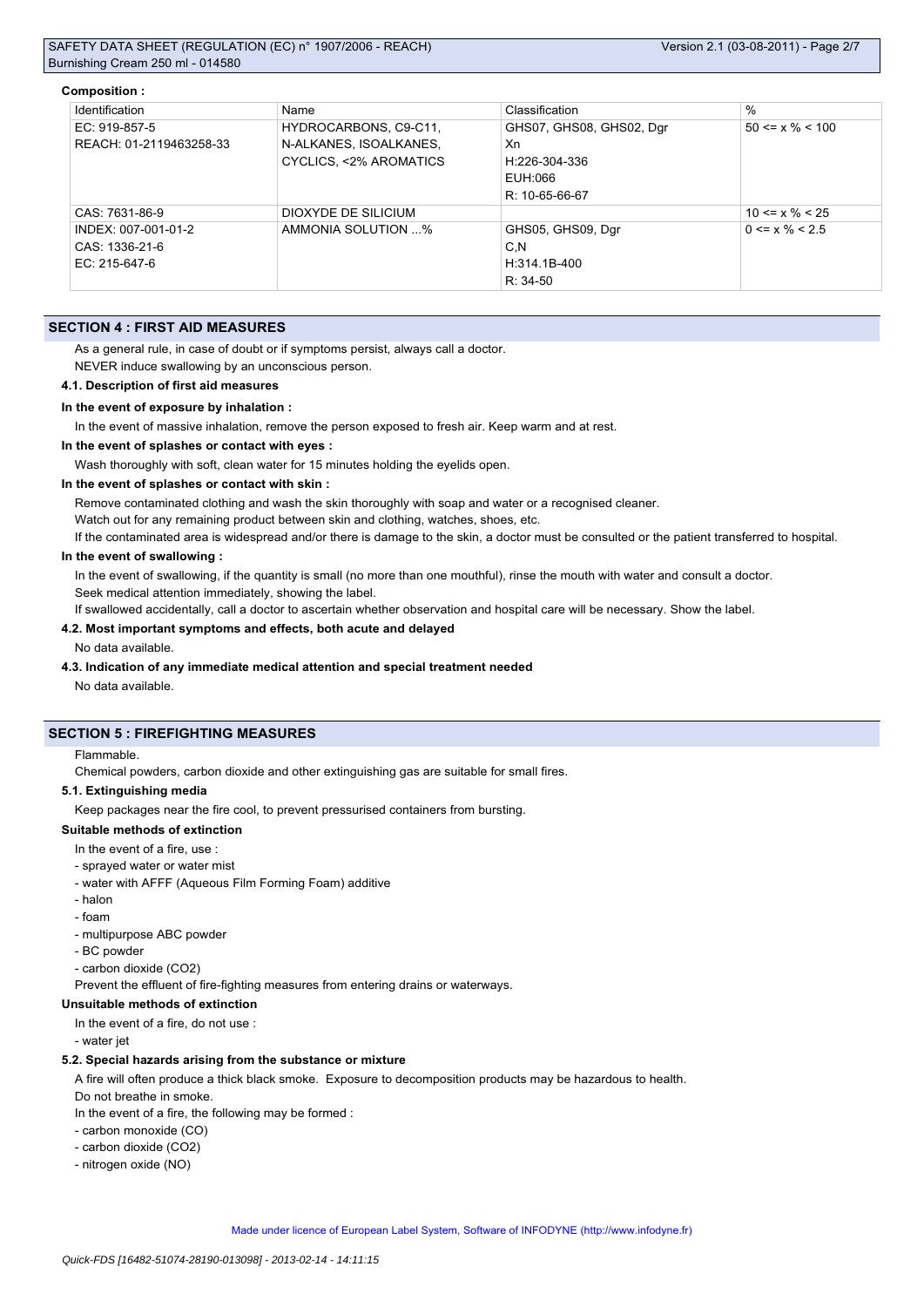### - nitrogen dioxide (NO2)

#### **5.3. Advice for firefighters**

Fire-fighting personnel are to be equipped with autonomous insulating breathing apparatus.

#### **SECTION 6 : ACCIDENTAL RELEASE MEASURES**

#### **6.1. Personal precautions, protective equipment and emergency procedures**

Consult the safety measures listed under headings 7 and 8.

#### **For non fire-fighters**

Because of the organic solvents contained in the mixture, eliminate sources of ignition and ventilate the area.

Avoid inhaling the vapors.

If a large quantity has been spilt, evacuate all personnel and only allow intervention by trained operators equipped with safety apparatus.

#### **For fire-fighters**

Fire-fighters will be equipped with suitable personal protective equipment (See section 8).

#### **6.2. Environmental precautions**

Contain and control the leaks or spills with non-combustible absorbent materials such as sand, earth, vermiculite, diatomaceous earth in drums for waste disposal.

Prevent any material from entering drains or waterways.

#### **6.3. Methods and material for containment and cleaning up**

Clean preferably with a detergent, do not use solvents.

**6.4. Reference to other sections**

No data available.

# **SECTION 7 : HANDLING AND STORAGE**

Requirements relating to storage premises apply to all facilities where the mixture is handled.

### **7.1. Precautions for safe handling**

Always wash hands after handling.

Remove and wash contaminated clothing before re-using.

Ensure that there is adequate ventilation, especially in confined areas.

### **Fire prevention :**

Handle in well-ventilated areas.

Vapours are heavier than air. They can spread along the ground and form mixtures that are explosive with air.

Prevent the formation of flammable or explosive concentrations in air and avoid vapor concentrations higher than the occupational exposure limits.

Never inhale this mixture.

Prevent the accumulation of electrostatic charges with connections to earth.

The mixture can become electrostatically charged : always earth during decanting operations. Wear antistatic shoes and clothing and floors should be electrically conductive.

Use the mixture in premises free of naked flames or other sources of ignition and ensure that electrical equipment is suitably protected.

Keep packages tightly closed and away from sources of heat, sparks and naked flames.

Do not use tools which may produce sparks. Do not smoke.

# Prevent access by unauthorised personnel.

**Recommended equipment and procedures :**

For personal protection, see section 8.

Observe precautions stated on label and also industrial safety regulations.

Avoid inhaling vapors.

Avoid inhaling vapors. Carry out any industrial operation which may give rise to this in a sealed apparatus.

Provide vapor extraction at the emission source and also general ventilation of the premises.

Packages which have been opened must be reclosed carefully and stored in an upright position.

#### **Prohibited equipment and procedures :**

### No smoking, eating or drinking in areas where the mixture is used.

**7.2. Conditions for safe storage, including any incompatibilities**

No data available.

### **Storage**

Keep out of reach of children.

Keep the container tightly closed in a dry, well-ventilated place

Keep away from all sources of ignition - do not smoke.

Keep well away from all sources of ignition, heat and direct sunlight

Avoid accumulation of electrostatic charges.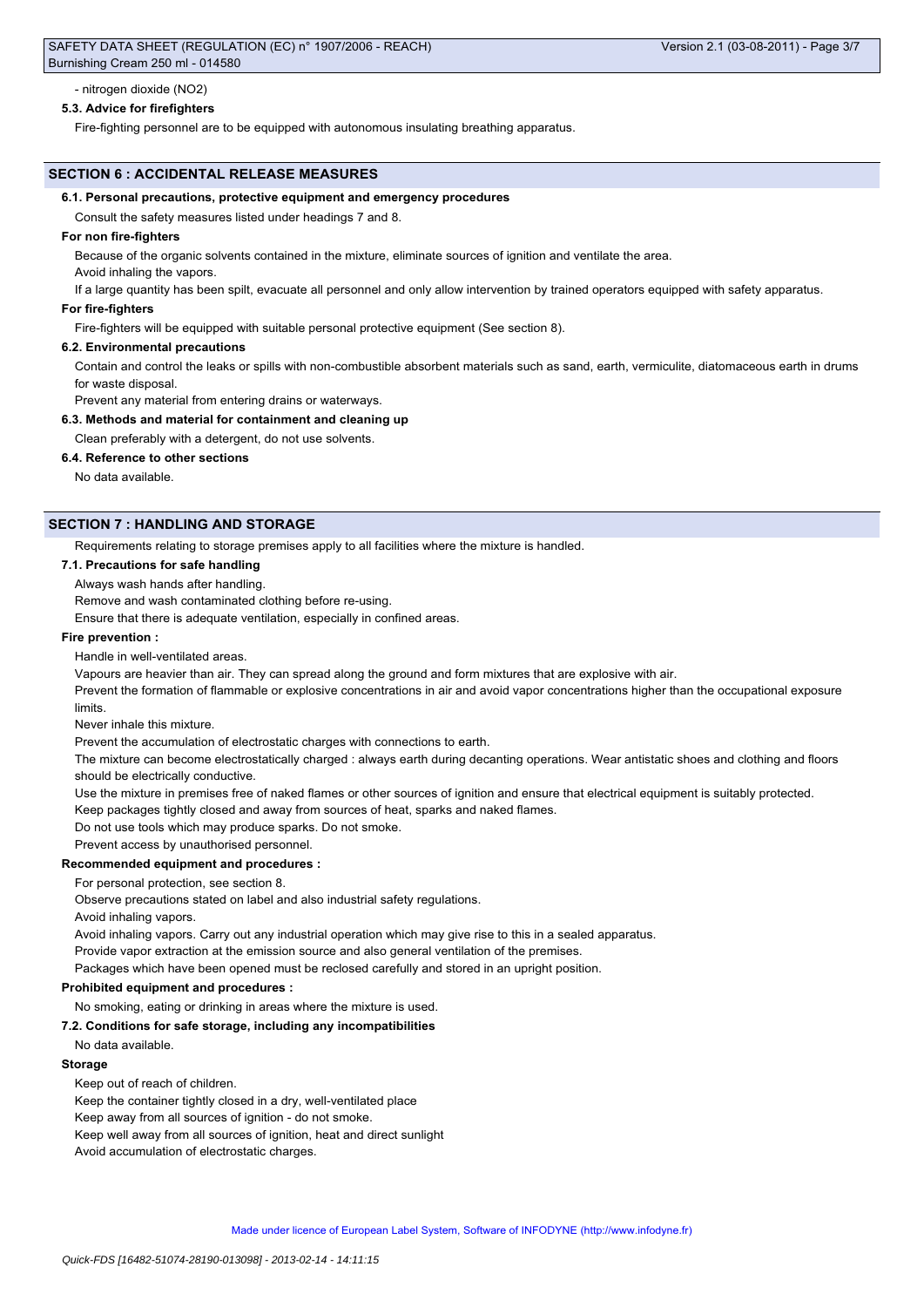The floor must be impermeable and form a collecting basin so that, in the event of an accidental spillage, the liquid cannot spread beyond this area.

### **Packaging**

Always keep in packaging made of an identical material to the original.

# **7.3. Specific end use(s)**

No data available.

### **SECTION 8 : EXPOSURE CONTROLS/PERSONAL PROTECTION**

#### **8.1. Control parameters**

# **Occupational exposure limits :**

| - Germany - AGW (BAuA - TRGS 900, 21/06/2010) : |      |                      |        |                  |
|-------------------------------------------------|------|----------------------|--------|------------------|
| CAS                                             | VME. | VME:                 | Excess | <b>Notes</b>     |
| 7631-86-9                                       |      | 4 mg/m $3 \text{ E}$ |        | <b>DFG. 2. Y</b> |

#### **8.2. Exposure controls**

#### **Personal protection measures, such as personal protective equipment**

Use personal protective equipment that is clean and has been properly maintained.

Store personal protective equipment in a clean place, away from the work area.

Never eat, drink or smoke during use. Remove and wash contaminated clothing before re-using. Ensure that there is adequate ventilation, especially in confined areas.

### **- Eye / face protection**

Avoid contact with eyes.

Use eye protectors designed to protect against liquid splashes

Before handling, wear safety goggles in accordance with standard EN166.

#### **- Hand protection**

Use suitable protective gloves that are resistant to chemical agents in accordance with standard EN374.

Gloves must be selected according to the application and duration of use at the workstation.

Protective gloves need to be selected according to their suitability for the workstation in question : other chemical products that may be handled, necessary physical protections (cutting, pricking, heat protection), level of dexterity required.

Type of gloves recommended :

- Nitrile rubber (butadiene-acrylonitrile copolymer rubber (NBR))

- PVA (Polyvinyl alcohol)

Recommended properties :

- Impervious gloves in accordance with standard EN374

# **- Body protection**

Avoid skin contact.

Wear suitable protective clothing.

Suitable type of protective clothing :

In the event of substantial spatter, wear liquid-tight protective clothing against chemical risks (type 3) in accordance with EN14605 to prevent skin contact.

In the event of a risk of splashing, wear protective clothing against chemical risks (type 6) in accordance with EN13034 to prevent skin contact.

Work clothing worn by personnel shall be laundered regularly.

After contact with the product, all parts of the body that have been soiled must be washed.

### **- Respiratory protection**

Avoid breathing vapours.

If the ventilation is insufficient, wear appropriate breathing apparatus.

When workers are confronted with concentrations that are above occupational exposure limits, they must wear a suitable, approved, respiratory protection device.

Anti-gas and vapour filter(s) (Combined filters) in accordance with standard EN14387 :

- A1 (Brown)

### **SECTION 9 : PHYSICAL AND CHEMICAL PROPERTIES**

### **9.1. Information on basic physical and chemical properties**

| <b>General information:</b>                            |                                                  |  |  |  |
|--------------------------------------------------------|--------------------------------------------------|--|--|--|
| Physical state:                                        | fluid liguid.                                    |  |  |  |
| Important health, safety and environmental information |                                                  |  |  |  |
| $pH$ :                                                 | Not relevant.                                    |  |  |  |
| Flash point interval :                                 | not relevant.                                    |  |  |  |
| Flash point interval :                                 | $21^{\circ}$ C <= Flash point <= 55 $^{\circ}$ C |  |  |  |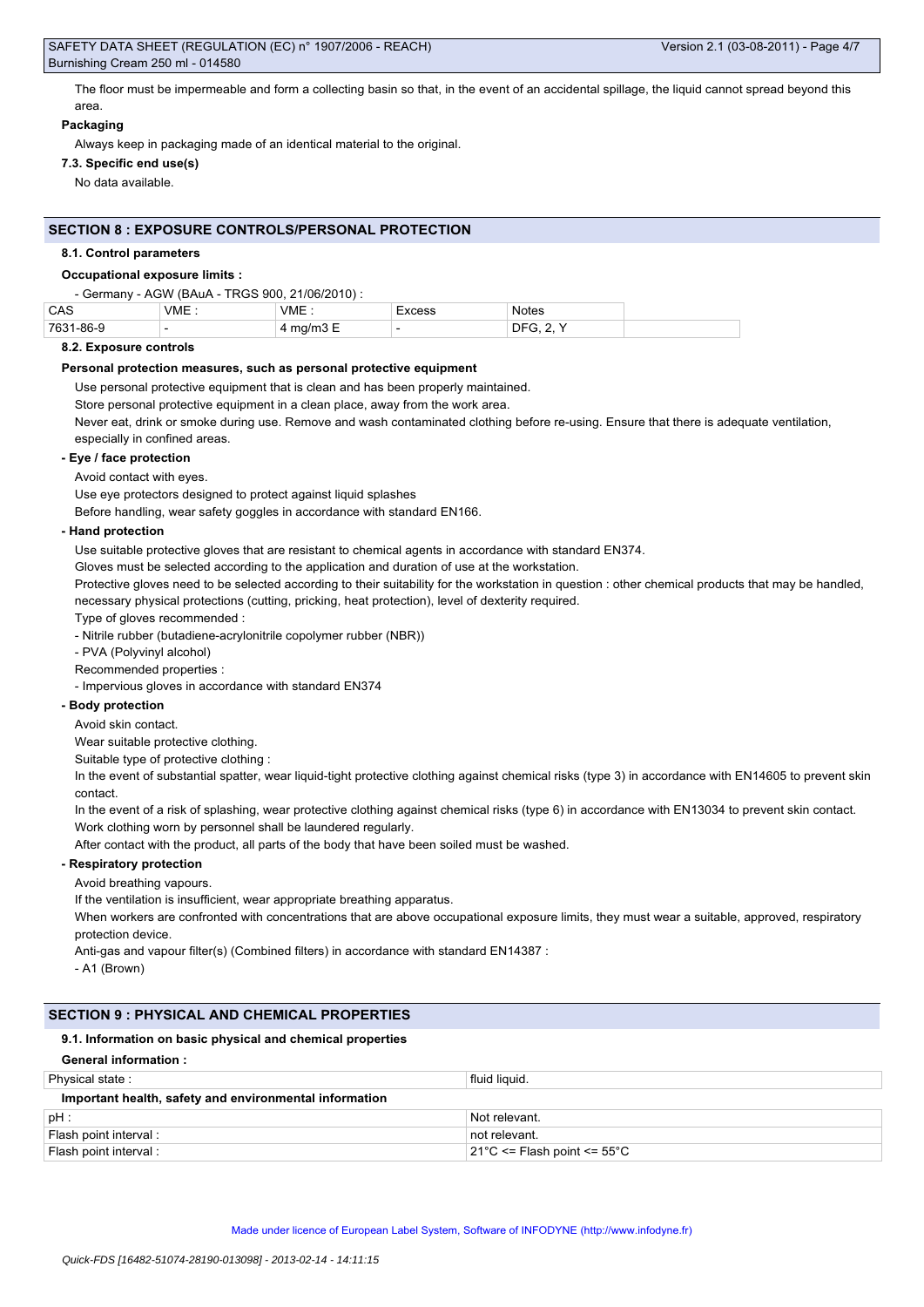### SAFETY DATA SHEET (REGULATION (EC) n° 1907/2006 - REACH) Burnishing Cream 250 ml - 014580

| Vapour pressure : | ⊥not relevant.       |  |  |  |
|-------------------|----------------------|--|--|--|
| Density:          | $1.1 - 1.4$          |  |  |  |
| Water solubility: | Insoluble.           |  |  |  |
| Viscosity:        | $v < 7$ mm2/s (40°C) |  |  |  |

# **9.2. Other information**

No data available.

### **SECTION 10 : STABILITY AND REACTIVITY**

#### **10.1. Reactivity**

No data available.

### **10.2. Chemical stability**

This mixture is stable under the recommended handling and storage conditions in section 7.

#### **10.3. Possibility of hazardous reactions**

When exposed to high temperatures, the mixture can release hazardous decomposition products, such as carbon monoxide and dioxide, fumes and nitrogen oxide.

### **10.4. Conditions to avoid**

Any apparatus likely to produce a flame or to have a metallic surface at high temperature (burners, electric arcs, furnaces etc.) must not be allowed on the premises.

Avoid :

- accumulation of electrostatic charges.

- heating

- heat

- flames and hot surfaces

# **10.5. Incompatible materials**

### **10.6. Hazardous decomposition products**

The thermal decomposition may release/form :

- carbon monoxide (CO)

- carbon dioxide (CO2)

- nitrogen oxide (NO)
- nitrogen dioxide (NO2)

# **SECTION 11 : TOXICOLOGICAL INFORMATION**

### **11.1. Information on toxicological effects**

Exposure to vapours from solvents in the mixture in excess of the stated occupational exposure limit may result in adverse health effects such as mucous membrane and respiratory system irritation and adverse effects on kidney, liver and central nervous system.

Symptoms produced will include headaches, numbness, dizziness, fatigue, muscular asthenia and, in extreme cases, loss of consciousness. Repeated or prolonged contact with the mixture may cause removal of natural oil from the skin resulting in non-allergic contact dermatitis and absorption through the skin.

Splashes in the eyes may cause irritation and reversible damage

Narcotic effects may occur, such as drowsiness, narcosis, decreased alertness, loss of reflexes, lack of coordination or dizziness.

Effects may also occur in the form of violent headaches or nausea, judgement disorder, giddiness, irritability, fatigue or memory disturbance. Aspiration toxicity includes severe acute effects such as chemical pneumonia, varying degrees of pulmonary injury or death following aspiration.

# **11.1.1. Substances**

No toxicological data available for the substances.

### **11.1.2. Mixture**

No toxicological data available for the mixture.

#### **Aspiration hazard :**

Aspiration toxicity includes severe acute effects such as chemical pneumonia, varying degrees of pulmonary injury or death following aspiration.

# **Monograph(s) from the IARC (International Agency for Research on Cancer) :**

CAS 7631-86-9 : IARC Group 3 : The agent is not classifiable as to its carcinogenicity to humans.

### **SECTION 12 : ECOLOGICAL INFORMATION**

### **12.1. Toxicity**

### **12.1.1. Substances**

No aquatic toxicity data available for the substances.

#### **12.1.2. Mixtures**

No aquatic toxicity data available for the mixture.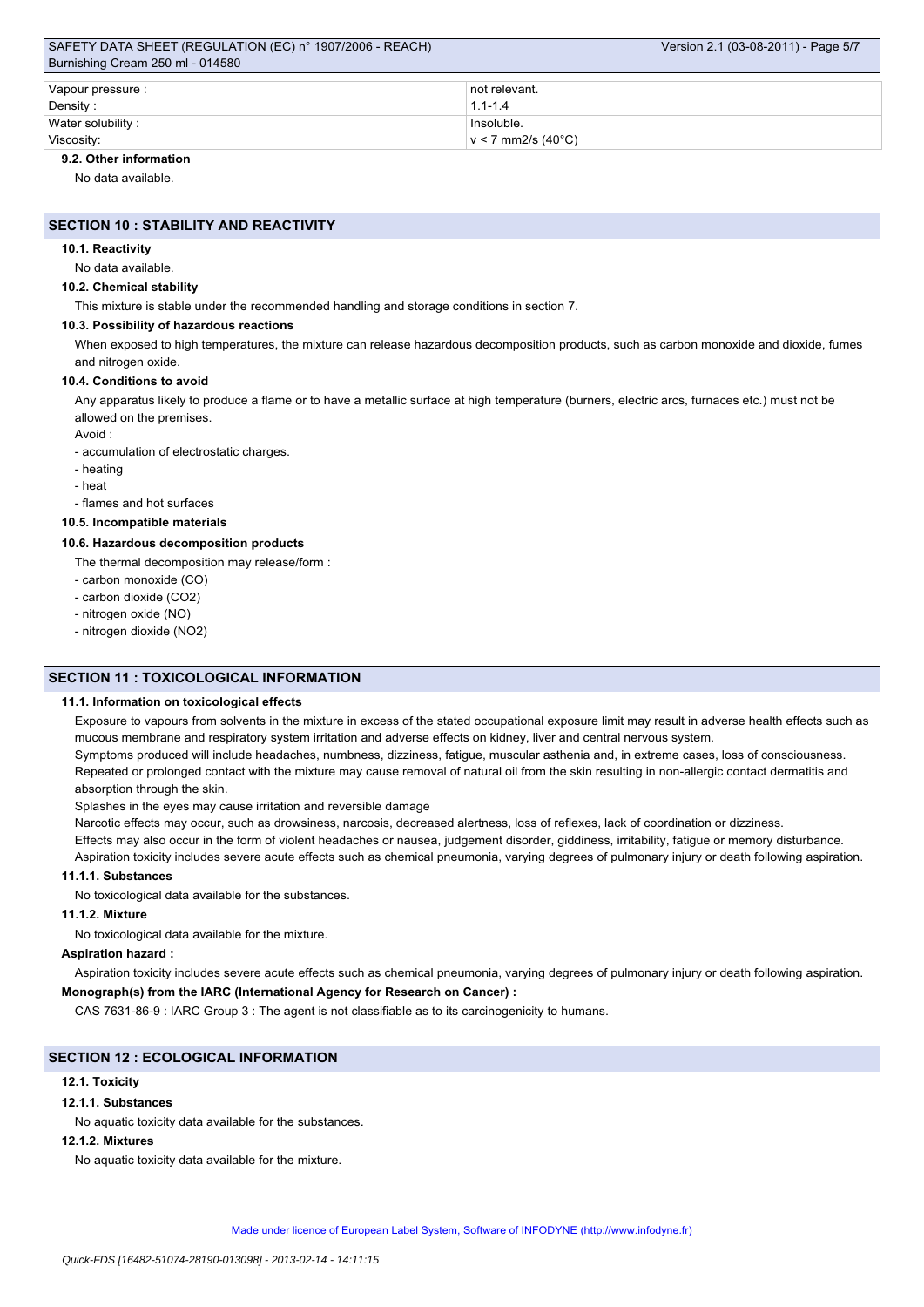### **12.2. Persistence and degradability**

#### No data available.

#### **12.3. Bioaccumulative potential**

No data available.

#### **12.4. Mobility in soil**

No data available.

# **12.5. Results of PBT and vPvB assessment**

No data available.

# **12.6. Other adverse effects**

No data available.

### **SECTION 13 : DISPOSAL CONSIDERATIONS**

Proper waste management of the mixture and/or its container must be determined in accordance with Directive 2008/98/EC. CAUTION: Oil cloths can self combust. Do not leave impregnated cloths in bundles. Before discarding lay them flat outside to dry to avoid a fire

# hazard.

### **13.1. Waste treatment methods**

Do not pour into drains or waterways.

### **Waste :**

Waste management is carried out without endangering human health, without harming the environment and, in particular without risk to water, air, soil, plants or animals.

Recycle or dispose of waste in compliance with current legislation, preferably via a certified collector or company.

Do not contaminate the ground or water with waste, do not dispose of waste into the environment.

#### **Soiled packaging :**

Empty container completely. Keep label(s) on container. Give to a certified disposal contractor.

### **SECTION 14 : TRANSPORT INFORMATION**

Transport product in compliance with provisions of the ADR for road, RID for rail, IMDG for sea and ICAO/IATA for air transport (ADR 2011 -IMDG 2010 - ICAO/IATA 2011).

- Classification :



#### UN1993=FLAMMABLE LIQUID, N.O.S.

| <b>ADR/RID</b> | Class | Code                     | Pack gr. | Label          | Ident.          | LQ                       | Provis.                  | EQ             | Cat.           | Tunnel |
|----------------|-------|--------------------------|----------|----------------|-----------------|--------------------------|--------------------------|----------------|----------------|--------|
|                | 3     | F <sub>1</sub>           | Ш        | 3              | 30              | 5L                       | 274 601<br>640EE         | E <sub>1</sub> | 3              | D/E    |
| <b>IMDG</b>    | Class | 2°Label                  | Pack gr. | LQ             | <b>EMS</b>      | Provis.                  | EQ                       |                |                |        |
|                | 3     | $\overline{\phantom{a}}$ | Ш        | 5 <sub>L</sub> | $F-E$ , $S-E$   | 223 274<br>955           | E <sub>1</sub>           |                |                |        |
| <b>IATA</b>    | Class | 2°Label                  | Pack gr. | Passager       | <b>Passager</b> | Cargo                    | Cargo                    | note           | EQ             |        |
|                | 3     | $\overline{\phantom{a}}$ | Ш        | 355            | 60 L            | 366                      | 220 L                    | A <sub>3</sub> | E <sub>1</sub> |        |
|                | 3     | $\overline{\phantom{a}}$ | Ш        | Y344           | 10 <sub>L</sub> | $\overline{\phantom{a}}$ | $\overline{\phantom{0}}$ | A <sub>3</sub> | E <sub>1</sub> |        |

### **SECTION 15 : REGULATORY INFORMATION**

```
15.1. Safety, health and environmental regulations/legislation specific for the substance or mixture
```
Packaging to be fitted with child-resistant fastenings (see EC Regulation No. 1272/2008, Annex II, Part 3). Containers to be fitted with a tactile warning of danger (see EC Regulation No. 1272/2008, Annex II, Part 3).

### **- Particular provisions :**

No data available.

#### **15.2. Chemical safety assessment**

No data available.

# **SECTION 16 : OTHER INFORMATION**